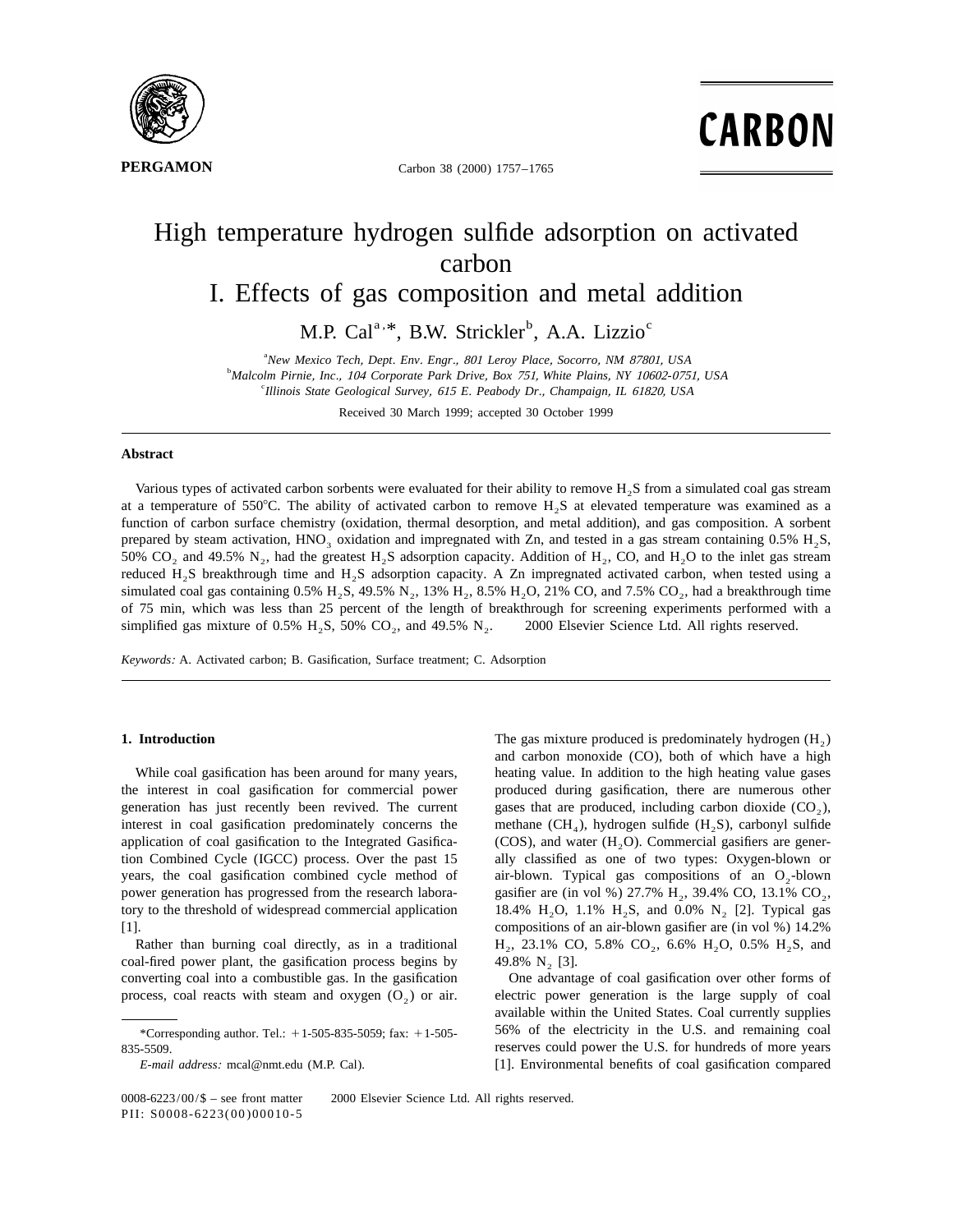to other means of power generation are extremely im- 2.1% pyritic sulfur, 1.1% organic sulfur, and 6.7% high portant considering the increasing concern with  $CO<sub>2</sub>$  as a temperature ash. greenhouse gas and increasingly stringent nitrogen oxides IBC-102 was ground and sieved to a particle size of (NO<sub>x</sub>) and sulfur dioxide (SO<sub>2</sub>) regulations. Environmen-  $48\times100$ -mesh (0.147–0.295 mm) and then steam acti- *tal* advantages of the IGCC process compared to traditional vated. Activated carbon samples were prepared f

The IGCC process is an innovative electric power generation technology that combines modern coal gasifica- tion were preoxidation, pyrolysis, and then steam activation with gas turbine and steam turbine power generation tion in a 5 cm diameter fluidized-bed reactor (FBR) at technologies; hence, the name *combined cycle*. Hot fuel Illinois State Geological Survey (ISGS) facilities. The gas produced by gasifying coal is cleaned and then burned FBR is 55 cm long, type 304 stainless steel pipe with a in a gas turbine to produce electric power. Heat recovered porous hastalloy gas distributor plate located 15 cm from from the gas turbine's exhaust produces steam that turns the bottom of the reactor. The FBR was heated by a 7.5 cm the steam turbine to produce more electricity. Require- diameter, 2260 W split-tube furnace controlled by a PID ments for coal gas cleaning systems are based upon controller. Sample temperature was monitored with a typeerosion and corrosion protection for turbines and environ- K thermocouple placed in the middle of the sample bed mental emission limits. Particulate material must be re- [6]. moved to prevent erosion of the blades of the gas turbine. During the first step of steam activation, a batch of 150 Sulfur products that must be removed from the coal gas g of coal was preoxidized with air at  $225^{\circ}$ C for 2 h in the include H<sub>2</sub>S, CS<sub>2</sub>, and COS, but H<sub>2</sub>S is the greatest FBR at a total gas flow rate of 4 l/min. Initially, during

IGCC systems was cold gas cleanup at temperatures of prevent a temperature increase due to an exothermic 100–150°C. Cold gas cleanup typically uses wet scrubbing reaction between oxygen and coal. Preoxidation was or acid gas treatment to remove sulfur. If  $H<sub>2</sub>S$  can be performed to minimize coal caking and agglomeration removed while the gas is still hot  $(400-650^{\circ}C)$ , then there during pyrolysis. Next, the sample was pyrolyzed at  $425^{\circ}C$ is a gain in overall process thermal efficiency ( $\sim 3\%$ ). for 1 h in 4 l/min N<sub>2</sub>. Pyrolysis continued for about 30 Current IGCC plants operate with an efficiency of about min while temperature was increased to 825°C. O Current IGCC plants operate with an efficiency of about 43% compared to a maximum of 35% for conventional temperature leveled at 825°C, the coal was activated using coal-fired power plants. With improved gas turbine tech-<br>nology and high temperature coal gas cleanup, efficiencies mixture. H<sub>2</sub>O for the steam mixture was supplied either by

Much research has been devoted to developing regener-<br>able metal-based sorbents to efficiently remove H,S from peristaltic pump (Cole Palmer model  $\#$  7553-60). Steam coal gasification streams at high temperature, but until recently no one has examined the use of carbon-based sample was cooled to room temperature (23°C) in N<sub>2</sub>. Sorbents for the same purpose. The use of activated carbon About 70 g of activated carbon was typically produced as a hot gas cleanup sorbent in an IGCC system is a novel from the original 150 g coal, for a yield of 45%. Surface objective of this study was to evaluate the potential of activated carbon to confirm proper activation. carbon-based sorbents to remove  $H_2S$  from hot coal gasification gas streams. 2.2. *Chemical activation*

No. 2 coal. The coal was from a stockpile named IBC-102, was oven dried at  $120^{\circ}$ C for approximately 16 h. The IBC-102 is a bituminous coal from a mine in western activation. Samples were heated in a tube furnace (Lin-Illinois. On a weight percentage basis, IBC-102 consists of dberg type 59344) at 600–800°C for 1–3 h in 2 l/min N<sub>2</sub>.<br>39.9% volatile material, 53.2% fixed carbon, 8.6% oxygen, After cooling in N<sub>2</sub> to 30°C, the sample was

vated. Activated carbon samples were prepared from the coal-fired combustion include very low  $NO_x$  and  $SO_2$  size-graded (48×100-mesh) IBC-102 coal. Most sorbents emissions and lower CO, emissions. prepared for this study were prepared using a steam activation method. The steps of steam or physical activa-

corrosion concern.<br>
In the past, the typical method for sulfur removal in Reducing the oxygen concentration was necessary to Reducing the oxygen concentration was necessary to mixture. H<sub>2</sub>O for the steam mixture was supplied either by exceeding 50% are possible [4]. bubbling N<sub>2</sub> through a flask containing unfiltered H<sub>2</sub>O at 2<sup>o</sup>C or by adding H<sub>2</sub>O to a heated N<sub>2</sub> stream with a 2<sup>o</sup>C or by adding H<sub>2</sub>O to a heated N<sub>2</sub> stream with a peristaltic pump (Cole Palmer model  $# 7553-60$ ). Steam activation at 825°C continued in the FBR for 4 h. The About 70 g of activated carbon was typically produced research area and it was the focus of this study. The overall areas were measured after the production of each batch of

A small number of samples were prepared by chemical activation with zinc chloride (ZnCl<sub>2</sub>). Typically,  $25-100$  g **2. Materials 2. Materials 2. Materials 2. Materials 2. About 2. About 2. About 2. About 2. About 2. About 2. About 2. About 2. About 2. About 2. About 2. About 2. About 2. About 2. About 2. About 2. About 2. Abou** 50 g of  $48\times100$ -mesh coal was added to the beaker, for a 2.1. *Preparation of steam activated carbon sorbents*  $ZnCl$ , to coal mass ratio of 0.5–2.0. The solution was continuously stirred and heated at  $70-90^{\circ}$ C until all liquid All samples in this study were prepared from Illinois evaporated. After physical mixing and cooling, the sample which is part of the Illinois Basin Sample Program [5], and sample was then placed in a tube furnace for pyrolysis-After cooling in  $N_2$  to 30°C, the sample was washed with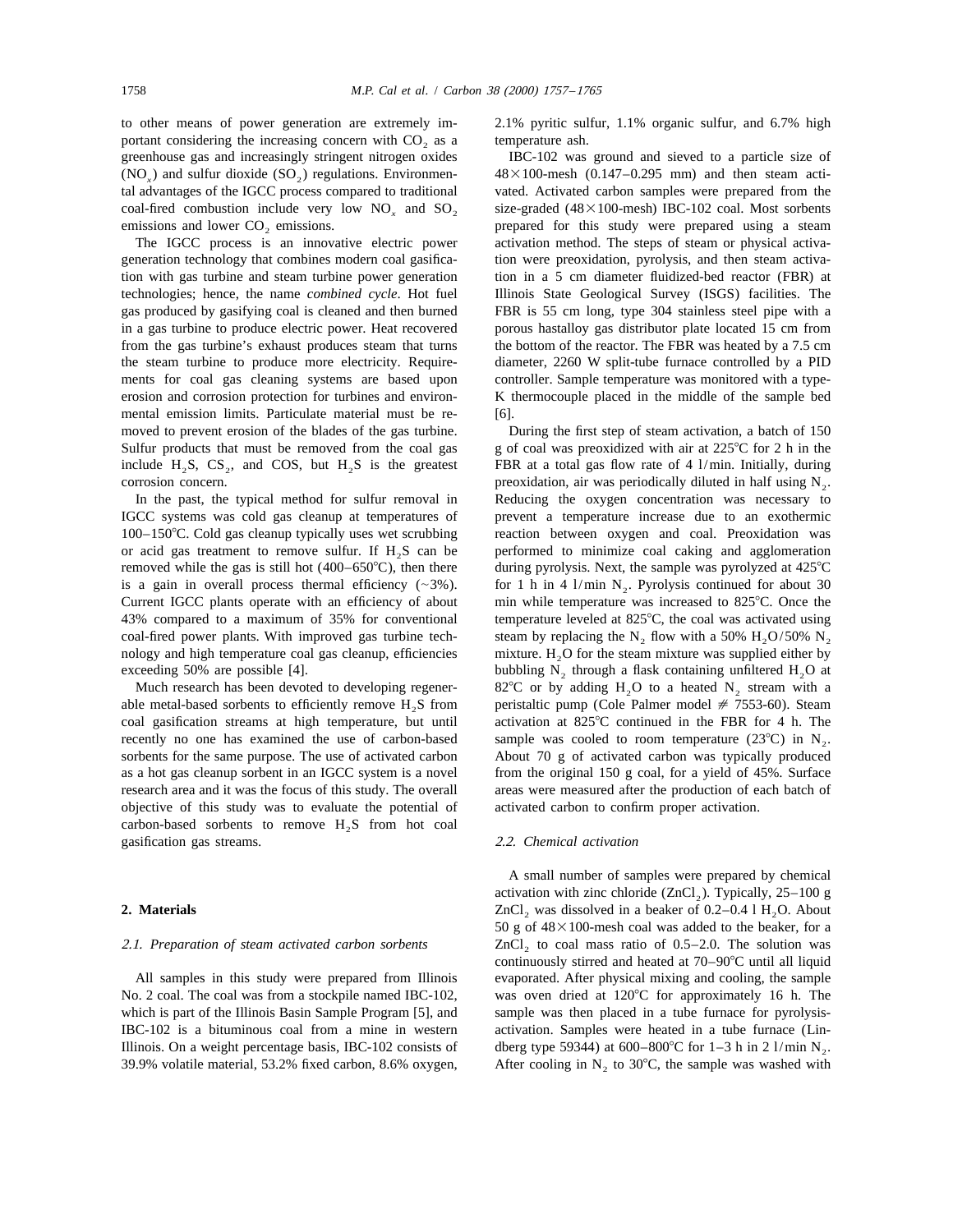degree of activation. Several researchers have more extensively studied  $ZnCl_2$  activation and the reader is referred to used.<br>the literature for more information  $[7-9]$ . Th

aqueous nitric acid (HNO<sub>3</sub>) treatment. Typically, 35 g of reactor, which created a bed length of approximately 5.5 steam activated sample was added to 0.35 l 45% HNO<sub>3</sub> by cm. Samples were dried while being heated in N<sub>2</sub> at 120 °C<br>mass solution and heated to 90 °C for 2.5 h. A reflux for 30 min with the bottom of the reactor open to column was used to prevent excessive  $HNO<sub>3</sub>$  loss. The moisture to escape. Samples were heated in 200 cm<sup>3</sup>/min reason for oxidizing the steam activated carbon samples  $N_2$  until a constant temperature (usually 550°C) was with HNO, was to create more carbon–oxygen (C–O) maintained. with  $HNO<sub>3</sub>$  was to create more carbon–oxygen  $(C-O)$  maintained.<br>3 complexes. In some cases, oxidized samples were ther-<br>3 Reactant gases were added to the quartz reactor using complexes. In some cases, oxidized samples were thermally desorbed of C–O complexes in N<sub>2</sub> to 925°C or compressed gas cylinders, or in the case of H<sub>2</sub>O, a syringe metals were added to oxidized samples. When a highly pump (Cole-Parmer 74900) was used to inject liquid H<sub>2</sub> metals were added to oxidized samples. When a highly pump (Cole-Parmer 74900) was used to inject liquid H<sub>2</sub>O oxidized activated carbon sample is thermally desorbed, into a preheated gas stream. Once the gas stream, conthe number of active carbon sites is greatly increased, taining varying amounts of  $H_2$ , CO, CO<sub>2</sub>, H<sub>2</sub>O, H<sub>2</sub>S, and which may enhance H<sub>2</sub>S adsorption. Other researchers  $N_2$ , was adjusted to desired concentrations, a which may enhance  $H_2S$  adsorption. Other researchers  $N_2$ , was adjusted to desired concentrations, an  $H_2S$  ad-<br>have more extensively studied oxidation of coal-derived sorption experiment was started. The MS measured activated carbons [10]. concentration of H<sub>2</sub>S in the effluent gas exiting the fixed-

 $H_2S$  adsorption performance. Metal (Zn, or Cu) acetate at 550°C for most experiments and total gas flow rate was used as the source of metal in all cases. Metals were 200 cm<sup>3</sup>/min. The space velocity (SV), which is def added to the carbon surface by an aqueous ion-exchange as volumetric gas flow rate divided by volume of sample (IE) process. Typically for IE, 20.5 g of zinc acetate bed, for all adsorption experiments was 1700–2000 h<sup>-1</sup>  $[Zn(C_2H_3O_2)_2]$  was added to 0.5 l deionized H<sub>2</sub>O and The composition (vol %) of the simulated coal gas mixed. About 10 g of oxidized carbon sample were added stream was 0.5% H<sub>2</sub>S, 50% N<sub>2</sub>, 13% H<sub>2</sub>, 8.5% H<sub>2</sub>O, 21% mixed. About 10 g of oxidized carbon sample were added and the mixture was continuously stirred for 1.5 h at  $23^{\circ}\text{C}$ . CO, and  $7.5\%$  CO<sub>2</sub> This mixture corresponds to a typical The sample was filtered once and rinsed with deionized coal gas generated at an air blown IGC

# *ambient pressure* ment.

 $H<sub>2</sub>S$  adsorption experiments were performed at the ISGS using a 1.2 cm inner diameter quartz reactor with a fritted 3.2. *Measurement of physical and chemical properties of* plate. Teflon fittings and tubing were used at lower *prepared sorbents* temperatures where fittings were required to insure an inert experimental system. Periodically, blank adsorption experi- Single-point BET surface areas for prepared activated ments were performed at actual experimental conditions carbon samples were measured using  $N_2$  at 77 K and a using an empty quartz reactor. Outlet concentrations from Monosorb flow apparatus (Quantachrome Corporation). using an empty quartz reactor. Outlet concentrations from the empty quartz reactor were compared to outlet con- Each sample was measured twice, and the accuracy of the centrations from a bypass line. This experiment confirmed Quantachrome Monosorb was checked periodically with

deionized  $H_2O$  to remove any excess chloride and the pH which were controlled by Tylan mass flow controllers of the rinse solution was verified to be about neutral. (MFC). Gas cylinders used were technical grade  $CO_2$ , (MFC). Gas cylinders used were technical grade  $CO<sub>2</sub>$ , Resulting sample surface areas were checked to determine ultra high purity (UHP)  $N_2$ , and 1%  $H_2S$  by volume in  $N_2$ .<br>degree of activation. Several researchers have more exten-<br>Calibrations for the MFCs were performed

The experimental apparatus used for  $H_2S$  adsorption experiments consisted of a quartz reactor fixed-bed ad-2.3. *Oxidation of carbon sorbents* sorption unit followed by a quadrupole mass spectrometer (MS). During a typical breakthrough curve experiment, 5.5 After steam activation, most samples were oxidized with g of activated carbon was loaded into the fixed-bed quartz

into a preheated gas stream. Once the gas stream, consorption experiment was started. The MS measured the bed reactor, and recorded a signal every minute. By 2.4. *Metal addition to carbon sorbents* measuring the influent and effluent H<sub>2</sub>S gas concentration, the gas flow rate, and breakthrough time, the mass of  $H_2S$ After HNO oxidation, a portion of the steam activated removed (adsorbed) can be calculated from the H S <sup>3</sup> <sup>2</sup> breakthrough curve. Reactor temperature was held constant

coal gas generated at an air blown IGCC plant. Several H<sub>2</sub>O, and then air dried. **adsorption** experiments were performed with different permutations of the gas mixtures to determine the effect of each gas on the  $H<sub>2</sub>S$  adsorption capacity and breakthrough **3. Experimental** time. The outlet gas concentration was again measured using the MS and total sulfur adsorbed on the carbon-3.1. *Measurement of H S breakthrough curves at* based sorbents was measured after each adsorption experi- <sup>2</sup>

that the experimental system was inert with respect to  $H_2S$ . standard materials. The surface areas for some of the 2011 Compressed gas cylinders provided the inlet gases, samples were also determined using a five-point samples were also determined using a five-point isotherm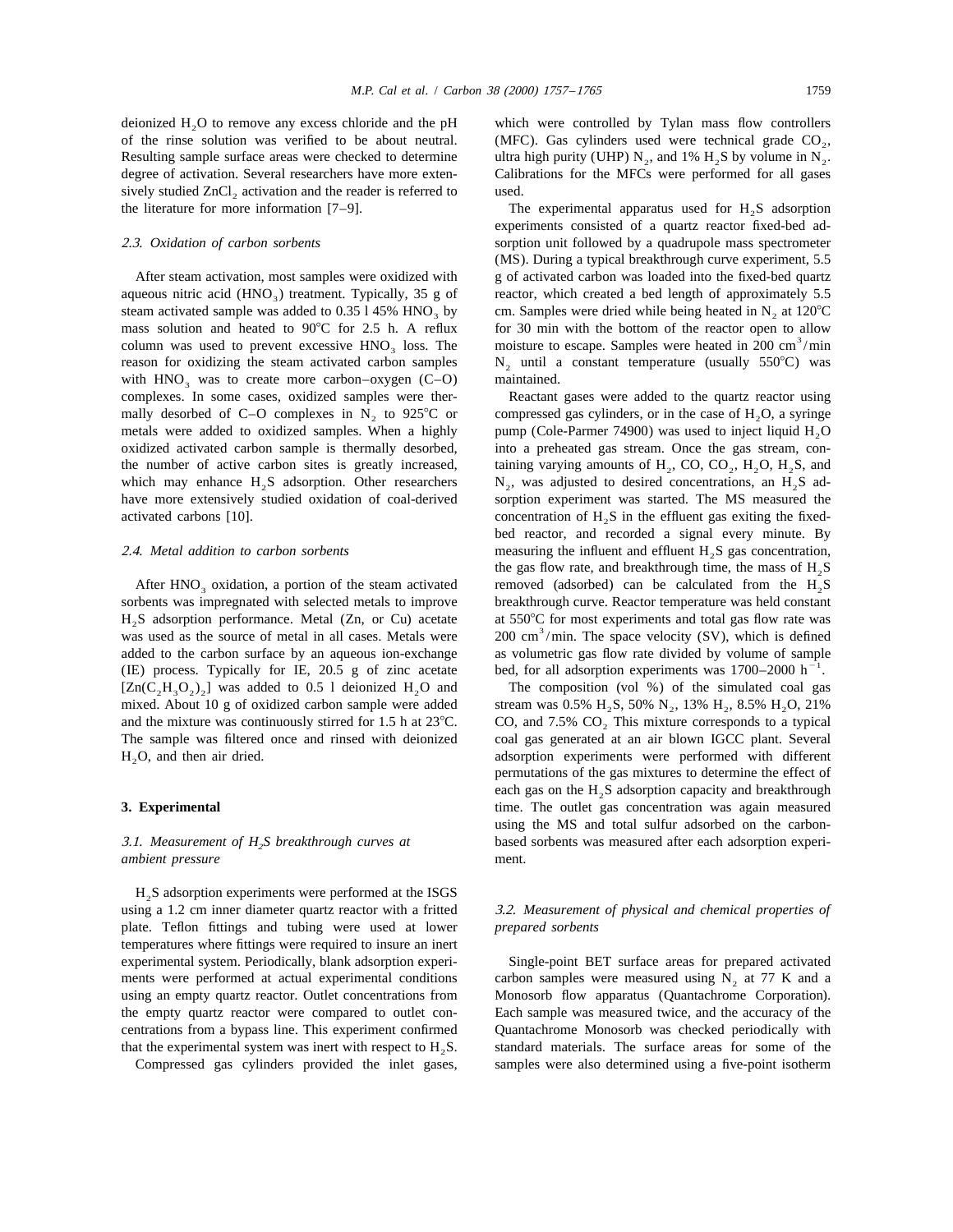Quantachrome adsorption apparatus, and then compared to samples ranged from 250 to 510 m<sup>2</sup>/g, and ZnCl<sub>2</sub> chemi-<br>the single-point measurements. cally activated samples ranged from 400 to 1030 m<sup>2</sup>/g.

Typically, 0.6 g of a HNO<sub>3</sub> oxidized sample was placed in constant (within  $\sim$  5%), except for some metal impregnated a 2.5 cm diameter, type 304 stainless steel reactor with a chars. Ion exchange (IE) metal impregnatio a 2.5 cm diameter, type 304 stainless steel reactor with a hastalloy porous plate. Samples were heated in 0.5 l/min significantly change the surface areas for most samples,  $N_2$  from 25°C to 925°C at a rate of 10°C/min. Chemically and as long as the samples had a surface area greater than<br>bound oxygen evolved as CO and CO<sub>2</sub>, and were continu-<br>ously monitored with a steady-state infrared an ously monitored with a steady-state infrared analyzer (Rosemount Model 880). Surface oxygen content was Temperature programmed desorption (TPD) was used to necessary to correlate surface oxygen content with  $H_2S$ 

based sorbents (by IE method) and zinc chloride activated Metal content of Zn- and Cu-impregnated activated carbon samples was determined using atomic absorption carbon samples (by IE) and  $ZnCl<sub>2</sub>$  activated samples was (AA) spectrometry. Carbon-based samples were dissolved determined using atomic absorption (AA) spectromet (AA) spectrometry. Carbon-based samples were dissolved in hydrofluoric acid aqua regia before analysis. Measure- content of the impregnated sorbents (by IE) was found to ments were made using atomic absorption spectrophotome- be between 0.83 and 3.23% by weight. The 3.23% Zn by ter (Perkin-Elmer Model 306) using the settings recom- weight sample had a Zn content of 0.03% by weight after mended by the manufacturer. Calibration curves were heating to  $925^{\circ}C$  in N<sub>2</sub>. Cu content of the Cu-impregnated calculated for each set of analyses using standard solu- carbon-based sample (by IE) was found to be 1.03% by tions. Practical determination limits were 5 ppm Cu and weight. Zn content of the chemically ZnCl, activated 2.5 ppm Zn by mass. carbon samples was found to be between 0.5 and 0.7% by

adsorbed sulfur was determined by elemental analysis of the activated carbon using a solid-state infrared detector inques were compared and then altered to improve  $H_2S$ <br>(LECO SC-32). Samples were combusted in an oxygen adsorption. Characterizations for a few examples of repr (LECO SC-32). Samples were combusted in an oxygen atmosphere where the sulfur oxidized to  $SO_2$  and was then sentative activated carbon samples before  $H_2S$  adsorption measured with a solid-state infrared detector. Measured are shown in Table 1. measured with a solid-state infrared detector. Measured  $SO<sub>2</sub>$  was then converted to total percentage of sulfur. Sulfur content of samples before and after H<sub>2</sub>S adsorption 4.2. *H<sub>2</sub>S adsorption experiments with H<sub>2</sub>S/<i>N<sub>2</sub>*/*CO<sub>2</sub>* inlet experiments was measured in order to calculate the total *gas stream* sulfur adsorbed and was then compared to the calculated value for the adsorbed sulfur from the breakthrough Initial  $H_2S$  (screening) adsorption experiments were curves. Samples were analyzed for sulfur before and after performed to narrow the large number of prepared carboncurves. Samples were analyzed for sulfur before and after regeneration experiments to determine the effectiveness of based sorbents down to two or three of the best performing

activated carbon samples were characterized before the paper and refers to a predetermined  $H_2S$  outlet condition vated carbon samples were analyzed for surface area, oxygen, and metal content so that properties of the samples *through* in all  $H_2S$  adsorption experiments is defined as before  $H_2S$  adsorption experiments could be correlated to 200 ppmv  $H_2S$  outlet concentration, wh their adsorption performance [11]. N<sub>2</sub>-BET surface areas for most prepared samples were measured using  $N_2$  at 77 that the outlet gas  $H_2S$  concentration reaches 200 ppmv. In <br>K. Surface areas of steam activated samples (S) were in the the breakthrough figures, S represents s range of 460 to 700 m<sup>2</sup>/g, metal impregnated carbon represents HNO<sub>3</sub> oxidized, and D represents thermally

Temperature programmed desorption (TPD) was used to Sample surface areas were tested before and after  $H_2S$  quantify the oxygen content of the oxidized samples. adsorption and results showed surface areas remaining adsorption and results showed surface areas remaining

calculated based upon the amount of CO and  $CO<sub>2</sub>$  re- quantify the oxygen content of HNO<sub>3</sub> oxidized carbon-<br>leased. Quantification of sample oxygen content was based sorbents. TPD results showed that HNO<sub>3</sub> oxidized based sorbents. TPD results showed that  $HNO<sub>3</sub>$  oxidized samples had a surface oxygen content between 10 and 15% adsorption capacity. by weight, and steam activated samples had a surface Metal content of zinc and copper impregnated carbon- oxygen content between 2 and 4% by weight.

After adsorption and regeneration experiments, total weight. After completing  $H_2S$  adsorption experiments for  $\sim$  25 solongles, the treatment and impregnation tech-

different regeneration methods. Sorbents. Part of the goal of these experiments was to understand  $H$ <sub>2</sub>S adsorption with carbon-based sorbents and to examine the effects of sample surface oxygen and metal **4. Results and discussion** addition on  $H_2S$  adsorption.

A few notational definitions need to be clarified for the 4.1. *Prepared activated carbon samples* breakthrough curve experiments and sample identification. All inlet and outlet gas concentrations are in percent by Physical and chemical properties of most prepared volume. The term *breakthrough* is used throughout this samples were used for  $H_2S$  adsorption experiments. Acti-<br>vated carbon samples were analyzed for surface area, by the carbon bed or  $H_2S$  has *broken through. Break*-200 ppmv  $H_2S$  outlet concentration, which is a common standard at IGCC plants. *Breakthrough time* is the time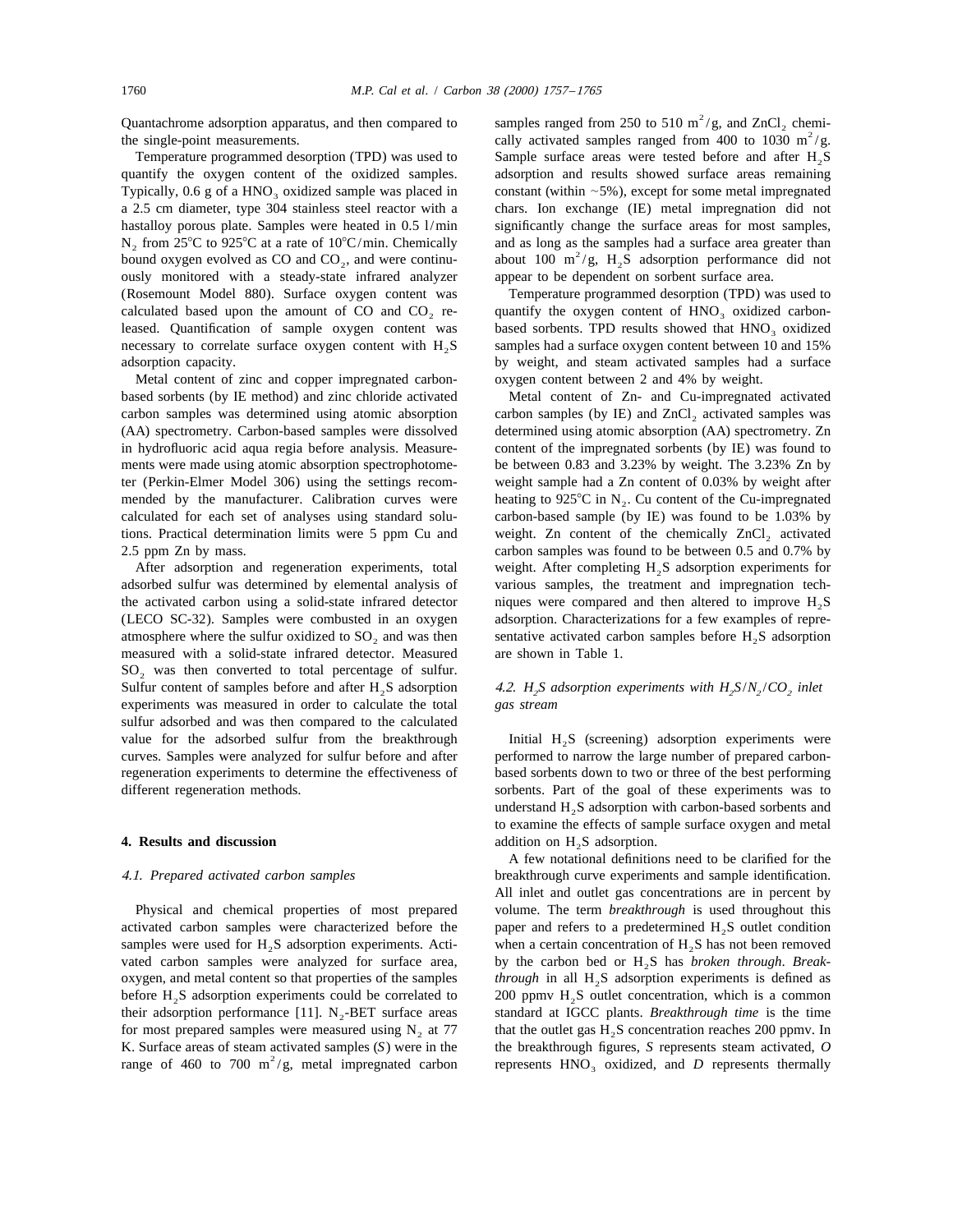| Activated carbon<br>sample description                                | Oxygen<br>$\lceil wt \ \% \rceil$ | Metal<br>$\lceil wt \, \%$ | Surface area<br>$[m^2/g]$ |
|-----------------------------------------------------------------------|-----------------------------------|----------------------------|---------------------------|
|                                                                       |                                   |                            |                           |
| $S + O$                                                               | 14.7                              | $\sim 0$                   | 470                       |
| $S+O+D$                                                               | $\sim 0$                          | $\sim 0$                   | 570                       |
| $S + O + Cu$ by IE                                                    | $10 - 14$                         | 1.03                       | 130                       |
| $S + O + Zn$ by IE                                                    | 10.1                              | 3.23                       | 510                       |
| ZnCl, $1.0 \text{ coal:} 0.5$ ZnCl, weight<br>ratio before activation | $\sim$ 2                          | 0.52                       | 400                       |

Table 1 Representative activated carbon sample characterization for  $H_2S$  adsorption experiments<sup>2</sup>

a Note: *S* = steam activated, *O* = HNO<sub>3</sub> oxidized, *D* = thermally desorbed in N<sub>2</sub> at 925°C, IE=metal added by ion-exchange.

desorbed in N<sub>2</sub> at 925°C. Lines representing H<sub>2</sub>S outlet outlet gas concentration down to very low levels (<20 concentration versus time in breakthrough plots were ppmv). smoothed once using graphing software. A few H<sub>2</sub>S adsorption experiments were performed with

controlled surface oxygen contents ranging from 0 to 15% from 260 min to 90 min and then to 40 min as the inlet oxygen by weight (Fig. 1). As suggested from previous CO, concentration decreased from 50% to 10% and then literature and our initial experimental results, the more to 0% by volume, respectively. These results suggest that oxygen present on a sample's surface, the greater the interaction between the  $CO<sub>2</sub>$  gas and solid C sites enhances theory that sulfur atoms react in a substitution reaction enon is that  $CO<sub>2</sub>$  partially gasifies C sites and forms C–O with C–O surface complexes to form C–S complexes. Complexes. This reaction is an intermediate step Although the thermally desorbed sorbent  $(S + O + D)$  had cation of carbon which is known to occur above 800°C a relatively fast breakthrough time, the desorbed sample [13]. It was determined, by monitoring the concentrations did adsorb some sulfur, which indicated adsorption by of outlet gas compounds during  $H_2S$  adsorption experi-<br>unsaturated bonds or active sites on the carbon surface. A ments, that CO or CO<sub>2</sub> reacted with  $H_2S$  in the steam activated sample (*S*) performed almost as well as a in the presence of activated carbon to form gaseous COS. HNO<sub>3</sub> oxidized carbon  $(S + O)$ , but did not polish the H<sub>2</sub>S COS was only formed when the carbon was nearly



Fig. 1. Effect of sample oxygen content on  $H_2S$  breakthrough Fig. 2. Effect of  $CO_2$  inlet gas concentration on  $H_2S$  breakthrough time. Gas composition: 0.5% H, S, 0–50% CO,, balance N,.

varied amounts of  $CO<sub>2</sub>$  present in the inlet gas stream. All 4.3. *Effect of sorbent oxygen content on H<sub>2</sub>S adsorption* three breakthrough experiments shown in Fig. 2 were performed with steam activated carbons using the same Experiments were performed with carbon samples of experimental conditions. Breakthrough time decreased sorbent's capacity for H<sub>2</sub>S [11,12]. This agrees with the H<sub>2</sub>S adsorption. One possible explanation of this phenomcomplexes. This reaction is an intermediate step of gasifiments, that CO or CO<sub>2</sub> reacted with  $H$ <sub>2</sub>S in the gas phase



time. Gas composition: 0.5% H<sub>2</sub>S, 50% CO<sub>2</sub>, balance N<sub>2</sub>.  $T =$  time. Gas composition: 0.5% H<sub>2</sub>S, 0–50% CO<sub>2</sub>, balance N<sub>2</sub>.  $T = 550^{\circ}$ C.  $P = 1$  atm.<br> $T = 550^{\circ}$ C.  $P = 1$  atm.  $T = 550^{\circ}$ C.  $P = 1$  atm.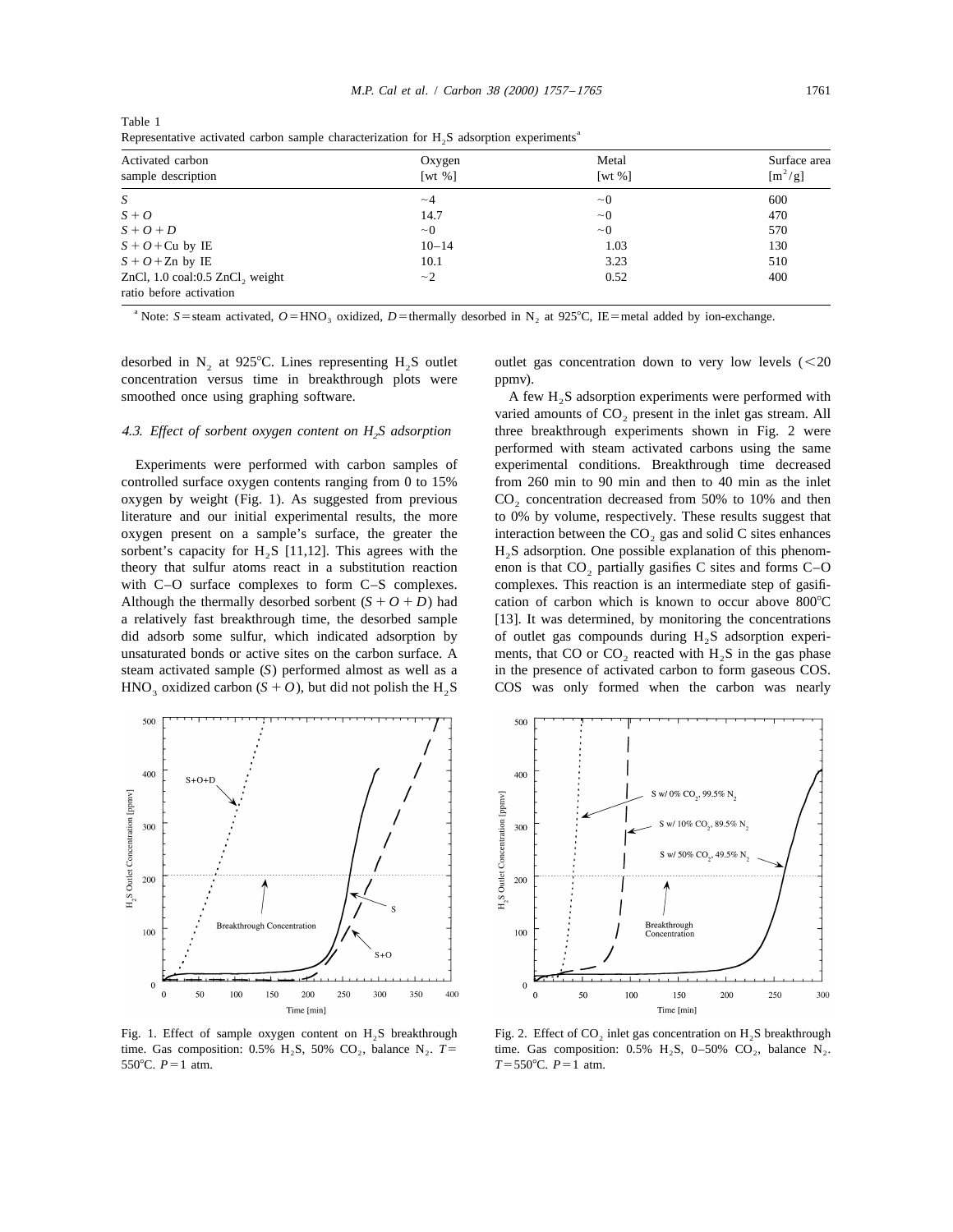saturated with  $H<sub>2</sub>S$ , and COS was not formed in blank runs when a carbon sorbent was not present.

Zn and Cu, which are metals known to chemically adsorb appreciable amounts of  $H_2S$ , were added to the carbon-based sorbents using IE impregnation, and chemical activation. Breakthrough curves for four metal-impregnated carbon sorbents at the same experimental conditions are shown in Fig. 3. Activated carbon impregnated with Zn by IE performed the best with a breakthrough time of 380 min. The good performance of the Zn-impregnated sorbent can be partially attributed to the sample having a Zn content over 3% by weight. A Cu-impregnated sorbent also performed well. The ZnCl<sub>2</sub> chemically activated sorbent performed reasonably well considering that the ZnCl, chemical activation technique was rather crude and was not as thoroughly investigated as the other metal addition techniques.

 $H<sub>2</sub>S$  adsorption screening experiments with the quartz reactor system are summarized in Fig. 4 and Table 2.<br>Adding Zn to  $HNO_3$  oxidized activated carbon  $(S + O +$ <br>Zn) improved the H<sub>2</sub>S adsorption performance. Steam<br>T=550°C. P=1 atm. activated (*S*) and HNO<sub>3</sub> oxidized (*S* + *O*) samples did not perform as well as Zn-impregnated  $(S + O + Zn)$ , but did have good breakthrough times compared to Calgon Carbon analyze the performance of carbon-based samples. It is



metal addition (Cu and Zn). Gas composition: 0.5%  $H_2S$ , 50% also contain CO,  $H_2$ , and  $H_2O$ , it was important to  $CO_2$ , balance N<sub>2</sub>.  $T = 550^{\circ}$ C.  $P = 1$  atm. examine the effects of these gases. Concentrations of g



Centaur<sup>™</sup>. Centaur<sup>™</sup> is a commercial sorbent with cata- important to know how much sulfur a sorbent will remove lytic properties and it is used for  $H_2S$  removal at ambient before reaching breakthrough (200 ppmv outlet  $H_2S$ ). temperatures, but did not perform well in our tests at Adsorption capacity of hot gas cleanup sorbents deter-5508C. A steam activated (*S*) sample prepared in this study mines how much sorbent is needed at an IGCC plant, had a breakthrough time more than six times that of which is an important design and economic consideration. Centaur<sup>™</sup>. Zn-impregnated activated carbon  $(S + O + Zn)$  adsorbed Table 2 displays the sulfur contents for the four samples approximately 10% sulfur by weight at 200 ppmy breakwith breakthrough curves shown in Fig. 4. Sulfur testing through, and a steam activated sample (*S*) adsorbed about after H<sub>2</sub>S adsorption experiments is another method to 5.3% sulfur by weight after 260 min at 200 ppmv breakthrough, and 6.1% sulfur after 300 min. It should be noted that these sulfur loadings were for screening experiments with a simplified inlet gas and did not use a complete simulated coal gas. The amount of sulfur adsorbed can also be calculated using a mass balance on the inlet and outlet  $H<sub>2</sub>S$  concentrations. Results of sulfur content measurements, using the combustion technique described in Section 3.2, typically differed from the results of sulfur content calculated from the breakthrough curves by 10–25%. Measured sulfur contents were consistently higher than the calculated sulfur contents. It is unknown why this consistent error occurred.

# 4.4. *Effect of*  $CO_2$ *,*  $CO$ *,*  $H_2$ *, and*  $H_2O$  *in inlet gas stream on H<sub>2</sub>S adsorption*

By varying the inlet gas composition, effects of individual gases on  $H_2S$  adsorption with carbon-based sorbents can be determined. For simplicity, initial adsorption experiments used inlet gas streams consisting of Fig. 3. H<sub>2</sub>S breakthrough times for activated carbon samples after only H<sub>2</sub>S, CO<sub>2</sub>, and N<sub>2</sub>. Since coal gasification streams metal addition (Cu and Zn). Gas composition: 0.5% H<sub>2</sub>S, 50% also contain CO, H<sub>2</sub>, and H<sub>2</sub> examine the effects of these gases. Concentrations of gases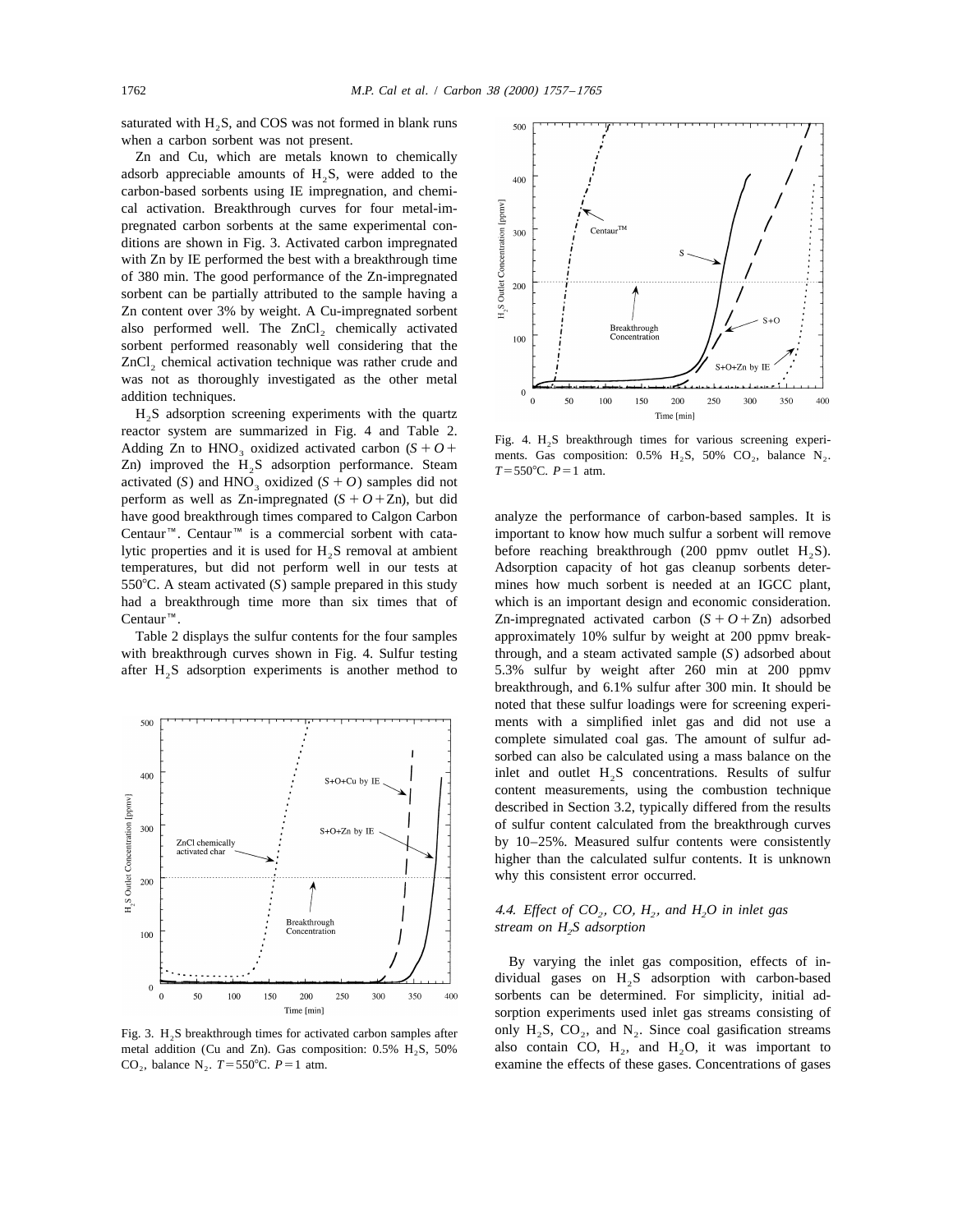| Breakthrough time to<br>$200$ ppmy ${\rm [min]}$ |
|--------------------------------------------------|
| 260                                              |
| 290                                              |
| 380                                              |
| 40                                               |
|                                                  |

Table 2 Amount of sulfur added to selected carbon-based sorbent samples during H<sub>2</sub>S breakthrough experiments<sup>a</sup>

a Note:  $S$ =steam activated,  $O$ =HNO<sub>3</sub> oxidized, Zn added to sample by ion-exchange.

at an air-blown IGCC plant. It is important to note that the time for the experiment with  $50\%$  CO. same batch of steam activated,  $HNO<sub>3</sub>$  oxidized, Zn-impregnated (by IE) activated carbon was used for all gas 4.4.2. *Addition of CO to inlet gas stream* effect experiments. By using the same activated carbon for Addition of CO to the inlet gas stream had a detrimental all experiments, the only variable was the inlet gas. effect on breakthrough time (Fig. 6). Adding CO to the Information gained in these parametric gas studies may inlet gas decreased breakthrough time from 160 min for an lead to useful information that could be used to design inlet gas of just 0.5% H<sub>2</sub>S and 99.5% N<sub>2</sub> to 100 min for an better activated carbons for high temperature H<sub>2</sub>S ad-<br>inlet gas of 0.5% H<sub>2</sub>S, 20% CO, and 79.5% N<sub>2</sub> sorption. negative effects of CO addition may be because CO

still had a significant breakthrough time of 160 min compared to 40 min for the steam activated carbon (*S*) CO, and 79.5% N<sub>2</sub> to 60 min for an inlet gas of 0.5% H<sub>2</sub>S, with 0% CO<sub>2</sub> in Fig. 2. This shows the effect of oxygen 20% CO, 13% H<sub>2</sub>, and 66.5% N<sub>2</sub>. The initial e creased breakthrough time to 200 min on the  $S + O + Zn$ 



pregnated  $(S + O + Zn$  by IE) activated carbons. Gas composition: 0.5% H<sub>2</sub>S, 0–50% CO<sub>2</sub>, balance N<sub>2</sub>.  $T = 550^{\circ}C$ .  $P = 1$  atm. H<sub>2</sub>, balance N<sub>2</sub>.  $T = 550^{\circ}C$ .  $P = 1$  atm.

used for this set of experiments were similar to those found sorbent, but that time was only half of the breakthrough

inlet gas of 0.5%  $H_2S$ , 20% CO, and 79.5% N<sub>2</sub>. The reduces oxidized sites on the carbon surface, forming  $CO<sub>2</sub>$ , and thereby limiting  $H_2S$  adsorption, but further study is 4.4.1. *Addition of CO<sub>2</sub> to inlet gas stream* needed to confirm this hypothesis. Despite the positive As seen with the steam activated carbon (Fig. 2), effects of having  $CO<sub>2</sub>$  in the inlet gas as shown in previous decreasing the concentration of  $CO_2$  had a negative impact experiments, the addition of 7.5%  $CO_2$  to the 20%  $CO$ on breakthrough time of the Zn-impregnated sample (Fig. mixture did not change the 100 min breakthrough time. 5). The  $S + O + Zn$  sorbent, with 0% CO<sub>2</sub> in the inlet gas,<br>
Suil had a significant breakthrough time of 160 min further from 100 min for an inlet gas of 0.5% H<sub>2</sub>S, 20% with 0%  $CO_2$  in Fig. 2. This shows the effect of oxygen 20% CO, 13% H<sub>2</sub>, and 66.5% N<sub>2</sub>. The initial elevation in and Zn on H<sub>2</sub>S adsorption. Addition of 7.5% CO<sub>2</sub> in H<sub>2</sub>S concentration seen in Fig. 6 for the gas stre  $H<sub>2</sub>S$  concentration seen in Fig. 6 for the gas stream



Fig. 6. Effect of CO inlet gas concentration on  $H_2S$  breakthrough Fig. 5. Effect of CO<sub>2</sub> on H<sub>2</sub>S breakthrough time of zinc im-<br>pregnated  $(S + O + Zn)$  by IE) activated carbons. Gas composition:<br>Gas composition: 0.5% H, S, 0–20% CO, 0–7.5% CO,, 0–13%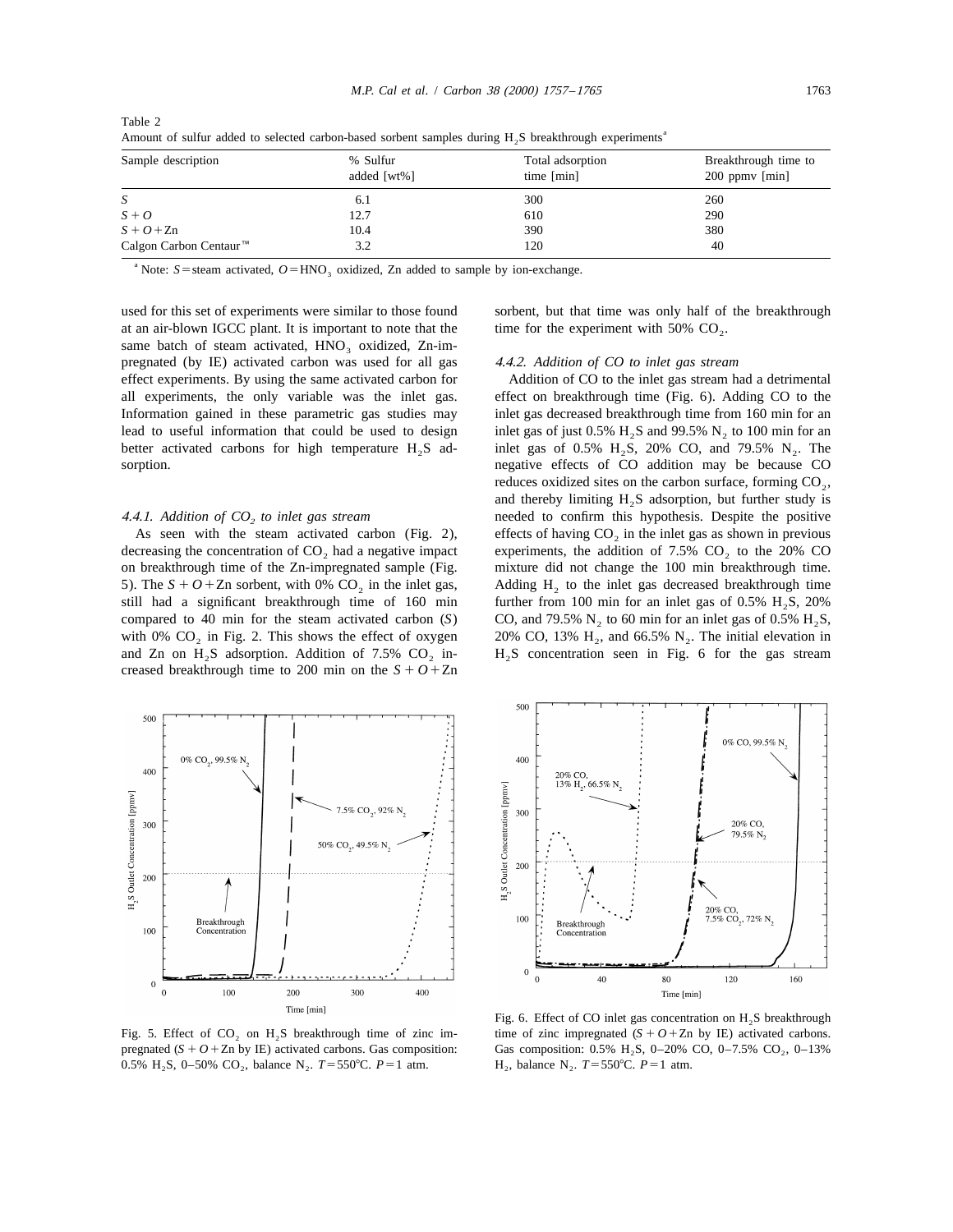containing H, is believed to be caused by the introduction of  $H<sub>2</sub>$  into the system and is discussed in more detail in Section 4.4.3.

## 4.4.3. Addition of H<sub>2</sub> to inlet gas stream

Addition of  $H<sub>2</sub>$  to the inlet gas stream was found to have the most negative effect of all inlet gases on breakthrough time (Fig. 7). Breakthrough time decreased from 160 min for an inlet gas of 0.5%  $H_2S$  and 99.5%  $N_2$  to about 65 min for an inlet gas of 0.5%  $H_2S$ , 13%  $H_2$ , and 86.5%  $N_2$ . Adding  $7.5\%$  CO<sub>2</sub> or 20% CO had almost no effect on breakthrough time. This shows that the effects of  $H<sub>2</sub>$ dominate over the effects of  $CO<sub>2</sub>$  and  $CO$  for  $H<sub>2</sub>S$ adsorption with carbon-based sorbents at the concentrations tested in these experiments. An initial increase in the  $H<sub>2</sub>S$  outlet concentration shown in Fig. 7 is believed to be caused by introduction of  $H<sub>2</sub>$  into the system, which caused a small amount of preexisting sulfur  $(<1%$  of sulfur by weight) on the activated carbon sample to be<br>removed as  $H_2S$ . This initial phenomenon was seen in<br>other experiments and was not considered true break-<br>through time of zinc impregnated  $(S + O + Zn)$  by IE) activate

# 4.4.4. Addition of H<sub>2</sub>O to inlet gas stream

was for CO or  $H_2$  addition (Fig. 8). Breakthrough time for have excess  $CO_2$ . Zn-impregnated samples with an inlet gas of  $0.5\%$  H<sub>2</sub>S, 50% CO<sub>2</sub>, and 49.5% N<sub>2</sub> was 400 min, but decreased to 4.5.  $H_2S$  adsorption with  $H_2S/H_2/CO/CO_2/H_2O/N_2$  in 200 min for the experiment with an inlet gas of 0.46% *inlet gas stream*  $H_2S$ , 7.5%  $H_2O$ , 46%  $CO_2$ , and 46%  $N_2$ . It should be noted that the experiments analyzing the effects of  $H<sub>2</sub>O$  on  $H<sub>2</sub>S$  adsorption experiments with simulated coal gas



time of zinc impregnated  $(S + O + Zn$  by IE) activated carbons. Gas composition: 0.5% H<sub>2</sub>S, 0–20% CO, 0–7.5% CO<sub>2</sub>, 0–13% sorbents are also expensive, costing between \$15 and H<sub>2</sub>, balance N<sub>2</sub>.  $T = 550^{\circ}$ C.  $P = 1$  atm.  $30/kg$ . Carbon-based sorbents have the potential to be a



Addition of H<sub>2</sub>O to the inlet gas had a negative effect on H<sub>2</sub>S adsorption had excess CO<sub>2</sub> ( $\sim$ 50%) present in the breakthrough time, but the effect was not as severe as it inlet gas, whereas the other gas effects experiments did not

streams were performed. Gas composition used to simulate an O<sub>2</sub> blown IGCC plant was 0.5% H<sub>2</sub>S, 13% H<sub>2</sub>, 21% CO, 7.5% CO<sub>2</sub>, 8.5% H<sub>2</sub>O, and 49.5% N<sub>2</sub> by volume. Effect on  $H_2S$  adsorption of the simulated coal gas versus the simple mixture used for screening experiments is shown in Fig. 9. All three experiments shown in Fig. 9 were performed with Zn-impregnated carbon (by IE). Breakthrough time decreased from 400 min for the screening gas mixture to 70–95 min for the complete coal gas mixture.

# **5. Summary and conclusions**

Carbon-based sorbents made from bituminous coal were examined for their ability to adsorb  $H_2S$  from high-temperature simulated coal gas streams. Currently, the leading sorbents for this application are metal-based sorbents, such as zinc titanate and copper and manganese oxides. These metal-based sorbents, while effective at temperatures Fig. 7. Effect of H<sub>2</sub> inlet gas concentration on H<sub>2</sub>S breakthrough around 550°C, lose much activity when the gas reaction time of zinc impregnated  $(S + Q + Z)$  by IF) activated carbons temperature is lowered much below 550°  $30/kg$ . Carbon-based sorbents have the potential to be a